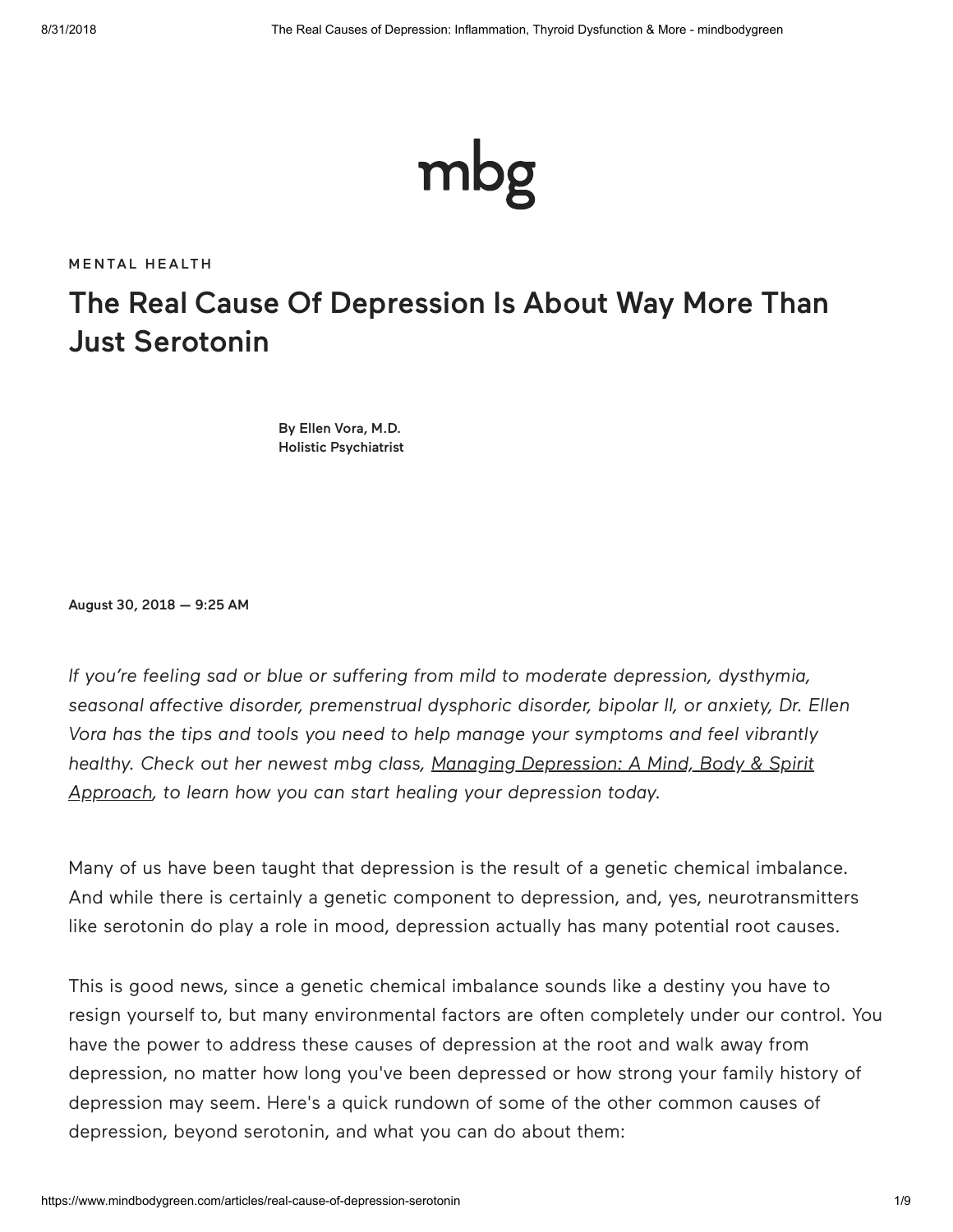#### 1. Inflammation

[Inflammation and depression are intricately linked](https://www.ncbi.nlm.nih.gov/pmc/articles/PMC5542678/). The cytokine or inflammatory theory of depression is an emerging and evidence-based way of explaining many cases of depression. When some people are inflamed, they feel depressed. For these folks, taking antidepressants [to address a chemical imbalance is barking up the wrong tree. They need to address the](https://www.ncbi.nlm.nih.gov/pmc/articles/PMC5388779/) inflammation at the root by cultivating a diverse ecosystem of beneficial gut flora, eliminating inflammatory foods, and supporting their immune system with rest and nutrition so that they can quell the inflammation and, in turn, heal their depression.

### 2. Thyroid dysfunction

Thyroid dysfunction is common, it often goes undiagnosed, and the symptoms are notorious for masquerading as depression and anxiety. I think [thyroid issues](https://www.mindbodygreen.com/0-18170/13-signs-you-have-a-thyroid-problem-what-to-do-about-it.html?mbg_ifs=0&mbg_p=a&mbg_ref=body) are often at the root of many cases of panic disorders, [brain fog](https://www.mindbodygreen.com/0-28772/heres-exactly-what-to-do-about-brain-fog-a-functional-medicine-expert-explains.html?mbg_ifs=0&mbg_p=a&mbg_ref=body), and even bipolar disorder—and yet somehow it's not standard of care to rule this out before starting psychiatric medications! I can't count the number of times I've met patients who have been diagnosed with depression, anxiety, or bipolar disorder—and who have been treated with psych meds for years—only to find out after some basic labs that they have an autoimmune thyroid condition. Once they manage their thyroid condition, the psychiatric symptoms improve.

#### 3. Hormone imbalance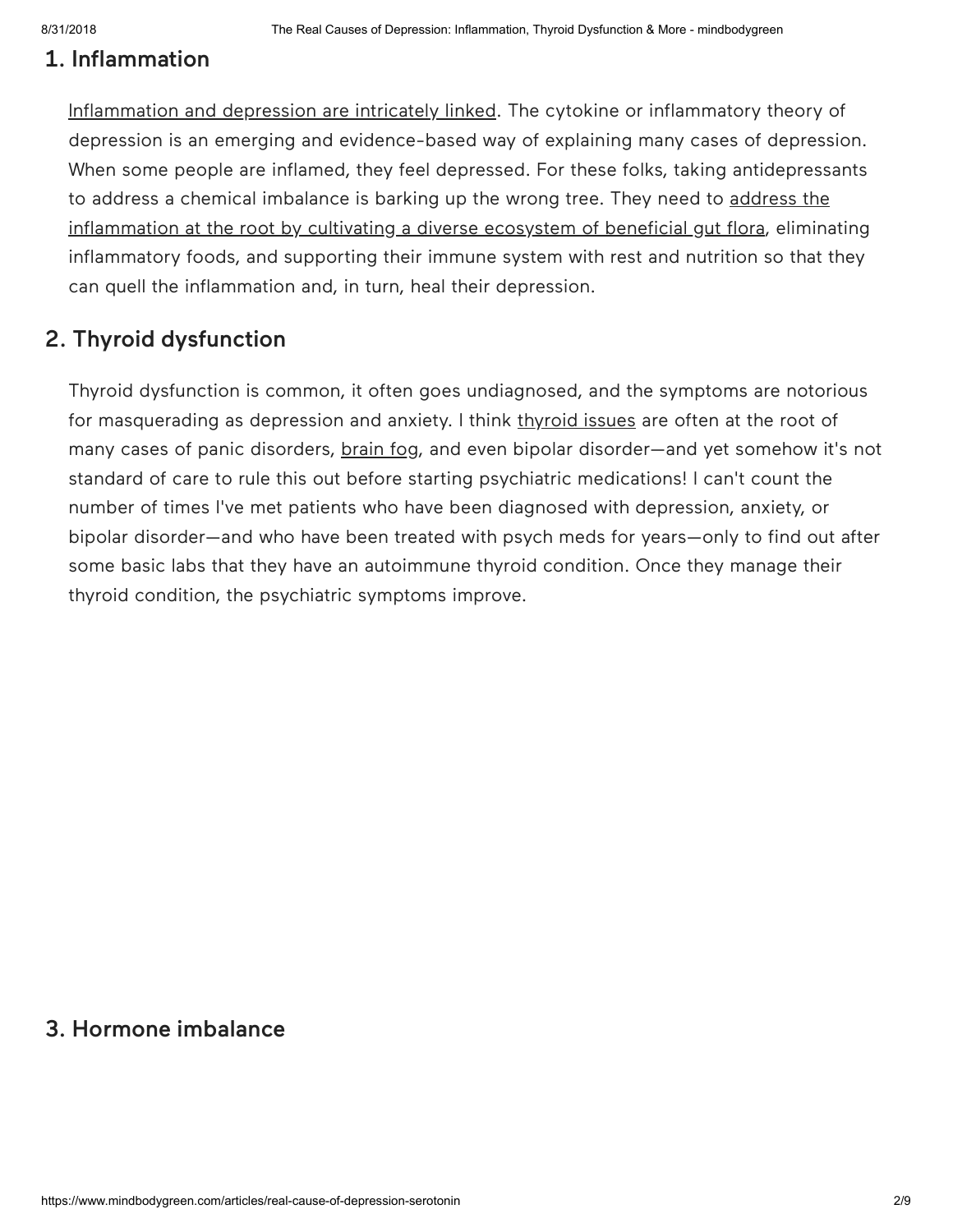[Hormone imbalance is not a single, simple issue, but it often plays a role in a woman's mental](https://www.ncbi.nlm.nih.gov/pmc/articles/PMC3209462/) health. While there are plenty of labels for these issues—such as premenstrual dysphoric disorder, postpartum depression, and postpartum anxiety—I'm not that interested in whether someone "meets criteria" for a condition. If you're struggling with low mood or anxiety, and we have reason to think your hormones are out of balance or in a state of flux, then this is an area to focus on.

If your mood dips precipitously in the days before your period, or if you have irregular periods, [acne, extremely painful menstrual cramps, or excessively heavy menstrual bleeding, those are](https://www.mindbodygreen.com/articles/here-s-how-anxiety-messes-with-your-hormones-weight?mbg_ifs=0&mbg_p=a&mbg_ref=body) red flags that hormone imbalance is an issue for you. If you're experiencing any of these symptoms *and* you're depressed, chances are your mood symptoms won't fully improve until you get your hormones into a good flow. Achieving that is a whole other matter, but to give you the basics, it often requires dietary changes, rehabilitating your sleep schedule, detoxing your environment of endocrine-disrupting chemicals, and actually moving the needle on your daily stress load.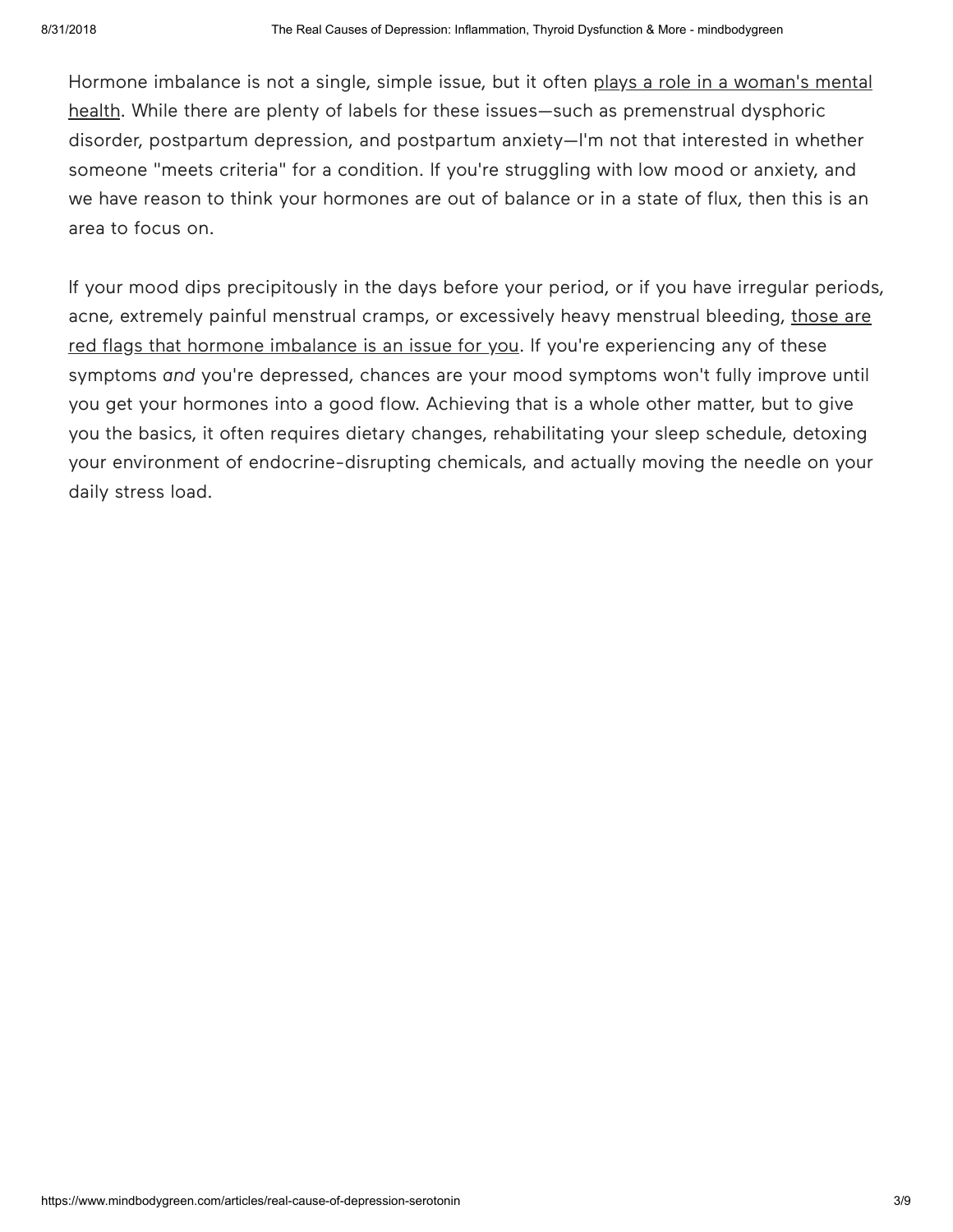

Article continues below

## Related Class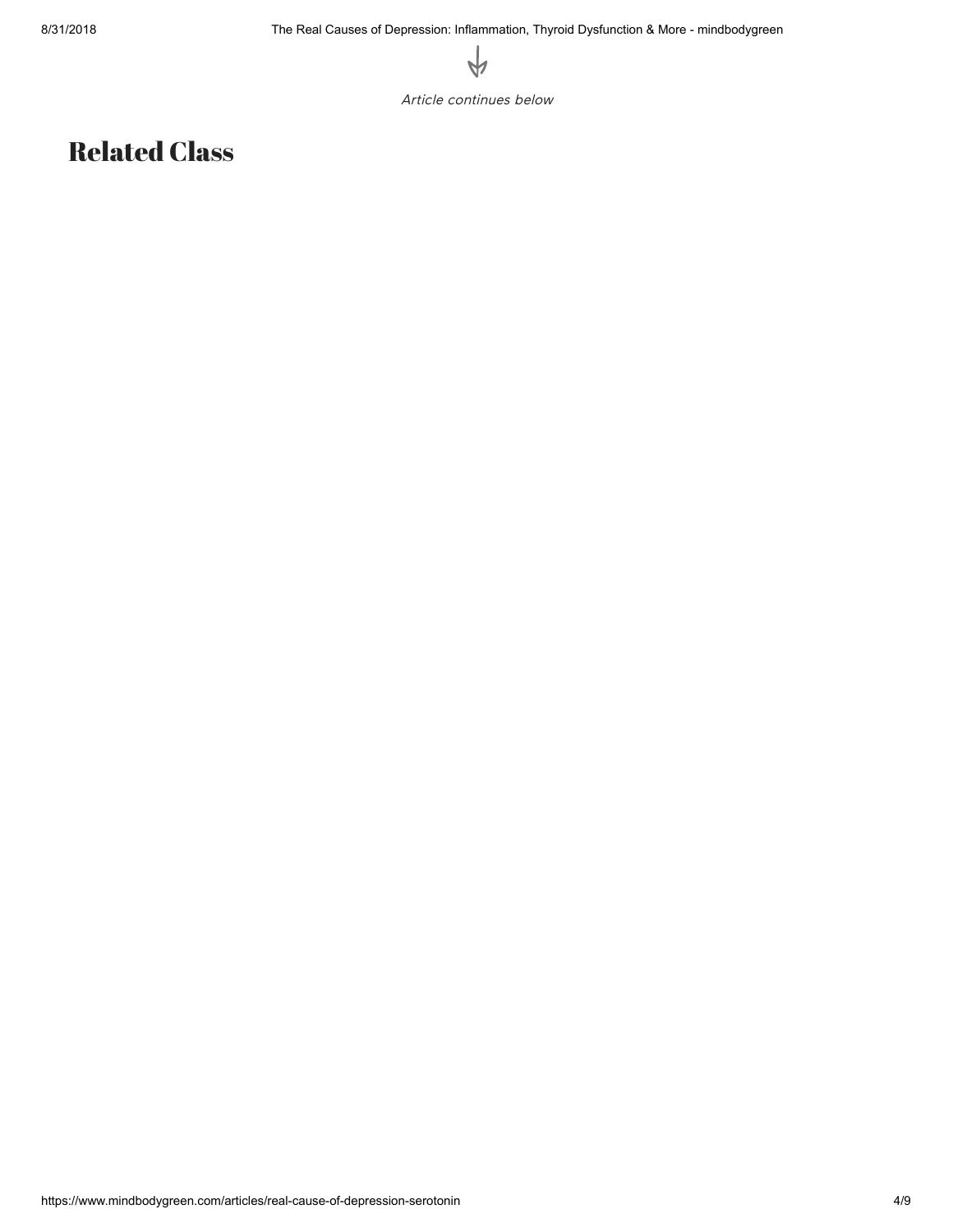[\\$129.99](https://www.mindbodygreen.com/classes/managing-depression-mind-body-spirit-approach?mbg_ifs=0&mbg_p=a&mbg_ref=body) \$64.99

[Managing Depression](https://www.mindbodygreen.com/classes/managing-depression-mind-body-spirit-approach?mbg_ifs=0&mbg_p=a&mbg_ref=body)

WITH ELLEN VORA, M.D.

#### 4. Micronutrient deficiencies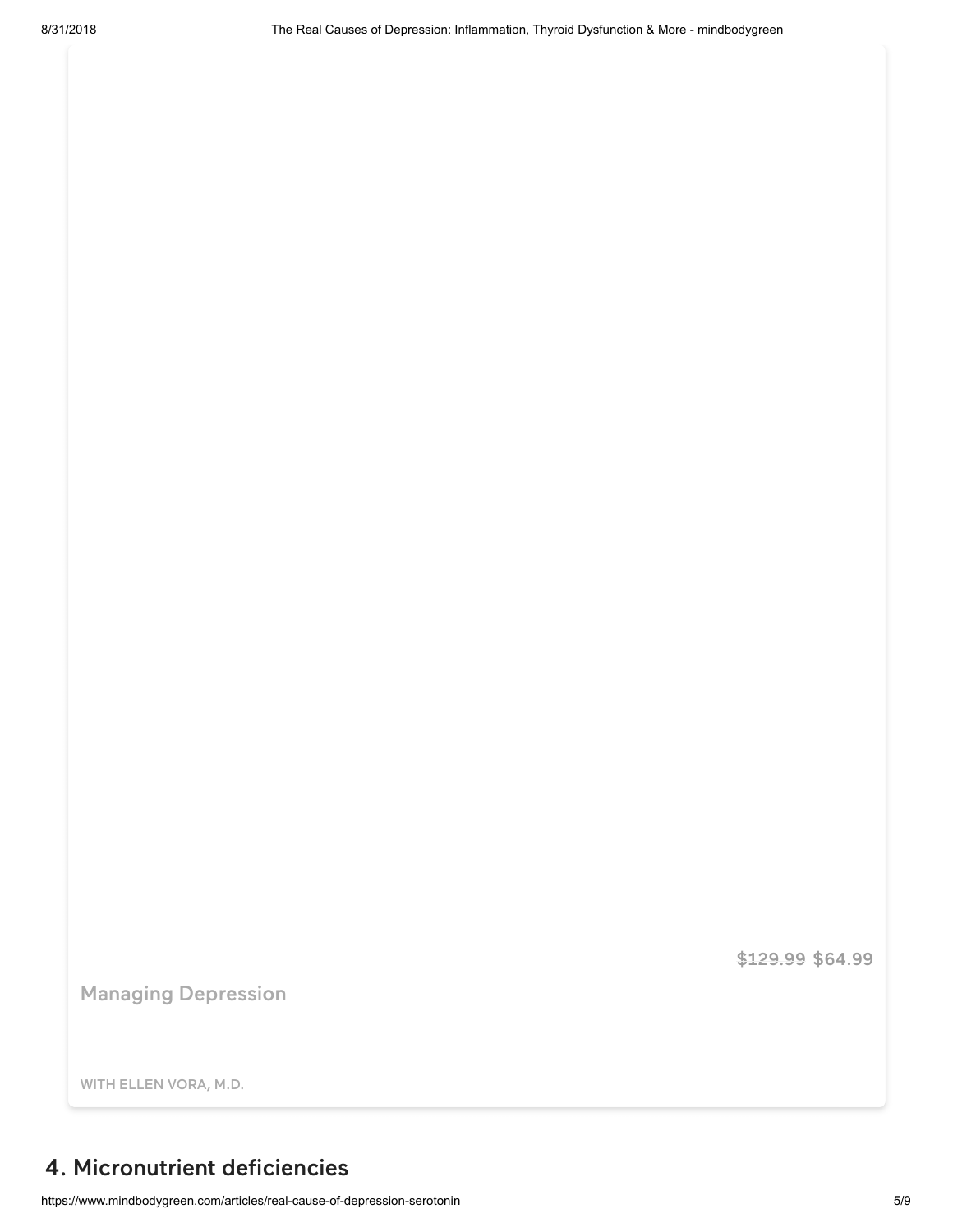While this is probably the last thing on your psychiatrist's mind when they're writing your script for Prozac, vitamins and nutrients like folate, [B12](https://www.ncbi.nlm.nih.gov/pubmed/11869745), zinc, the [omega-3 fatty acids](https://www.ncbi.nlm.nih.gov/pmc/articles/PMC5542678/), and vitamin D all play a role in mood. If you grew up in a traditional, preindustrial society, generations of tribe wisdom would have passed down a diet that meets your nutritional needs. These days, we have outsourced our food production to large food companies that don't always have our subtle micronutritional needs in mind. Your best bet for correcting any subtle deficiencies is to go back to eating the way your great-great-great-grandmother ate. Eat real foods from a diverse array of meats, fish, poultry, veggies, fruits, starchy tubers, nuts, and seeds to ensure you're checking all the boxes of the daily nutritional scavenger hunt. You may want to work with a functional medicine doc or naturopath to test your nutrient levels to make sure you don't have any serious deficiencies and so you can eat or supplement accordingly. But you can never go wrong with a diverse diet of real foods!

#### 5. Blood sugar

[Blood sugar matters to your mood.](https://www.ncbi.nlm.nih.gov/pmc/articles/PMC4375817/) I emphasize this one more when it comes to anxiety, but really, anxiety and depression so often travel together. Conventional doctors often see your blood sugar as a binary concept—you either have diabetes or you don't. As usual, the truth is more nuanced. I have many patients who are not diabetic or prediabetic, but their body is mismanaging blood sugar (or their diet is putting them on a blood sugar roller-coaster), and this is creating periodic states of anxiety and doom whenever their blood sugar crashes.

The quick fix to keep your blood sugar stable is to eat regular meals, snacking on nuts, and perhaps taking a spoonful of coconut oil or ghee in a pinch to give yourself a safety net of healthy fats. The definitive solution is to shift over to a real food diet, where you're getting your carbohydrates in the form of starchy tubers (like sweet potatoes) rather than refined carbs (like bread, crackers, and pasta), you're getting plenty of healthy fats, and you're simply [not consuming sugar outside of fruit. This will help your body manage glucose more](https://www.ncbi.nlm.nih.gov/pmc/articles/PMC4963565/) effectively, and it will keep your mood stable.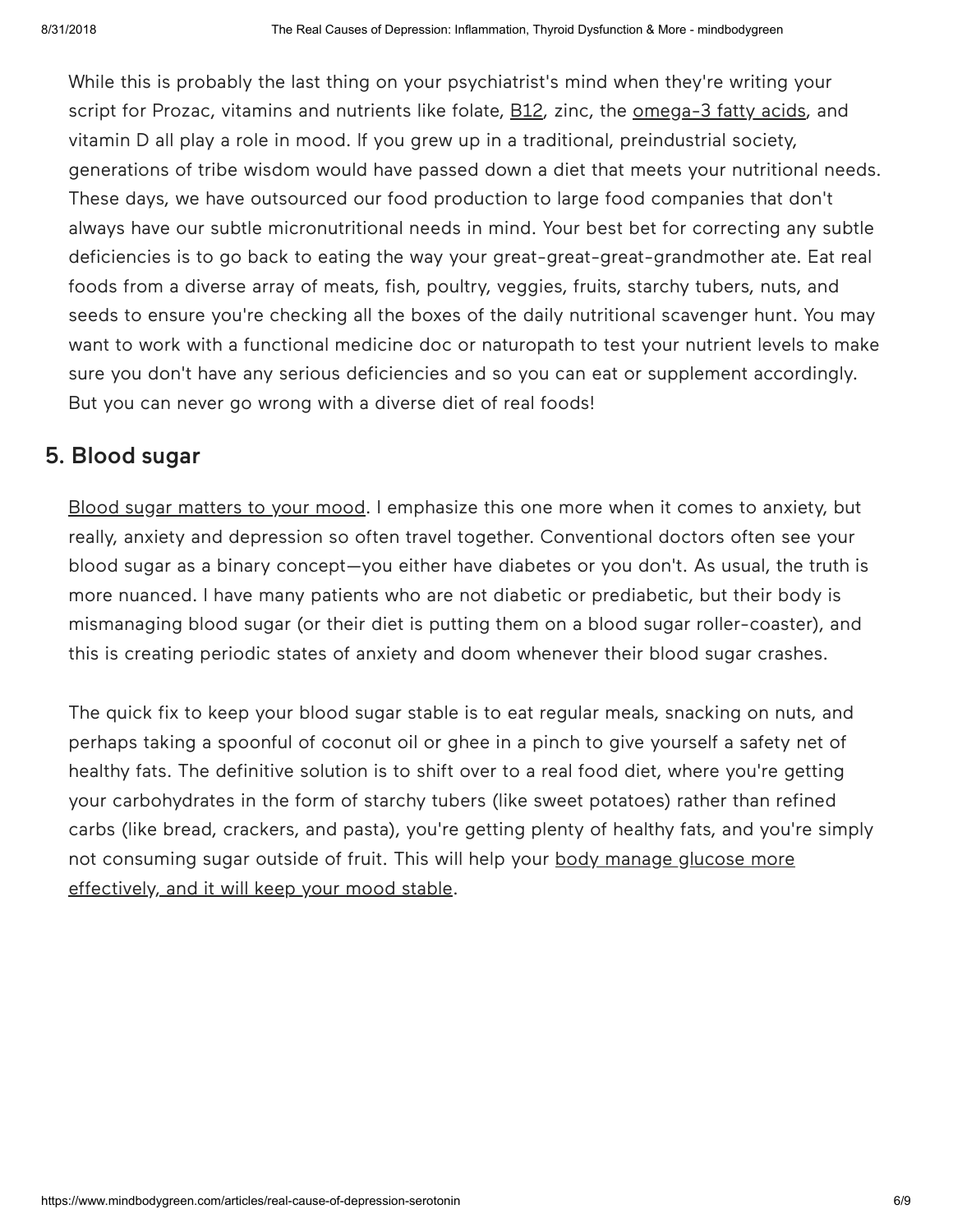#### 6. Stress

Despite the flourishing yoga and wellness industry, the real fix to chronic stress continues to elude us. For many, developing a yoga or meditation practice is the ticket to reducing your overall burden of stress; but for others, I think it's necessary to make bigger, more fundamental changes to the ways we spend every single minute of our day. If you want to decrease stress, begin to shift away from phones, screens, social media, fluorescent cubicles, shopping, clutter, sterile environments, dings, pings, notifications, and addiction to busyness, and shift toward nature, stillness, slow food, dirt, bugs, physical connection with human beings, fulfilling work, living more simply, owning less stuff, and doing less overall. I'm asking you to go beyond simply reading a book about minimalist home décor; I'm telling you to hurl your phone across the room and choose how you spend the moments of your life!

#### 7. Social isolation

Oh, social isolation. It should really be listed as No. 1 on this list. There is probably no more impactful factor affecting our moods. I would even give you my blessing to do such sacrilegious acts as eating gluten and cooking with canola oil if it meant you had a vibrant community. And yet, I put it as No. 7 because I always like to offer a proactive solution and I'm not yet sure exactly how to fix this one. Finding your tribe and building in enough ways to connect with them daily is hard to do. There's no five-step plan that can connect you with your circle of supportive kindred spirits. This one takes time. What I do suggest is that you make it a priority, and when you're presented with an opportunity to build your social life in a way that feels good to you, say yes. And most importantly, don't let an opportunity for connection pass you by because you had your face in your phone.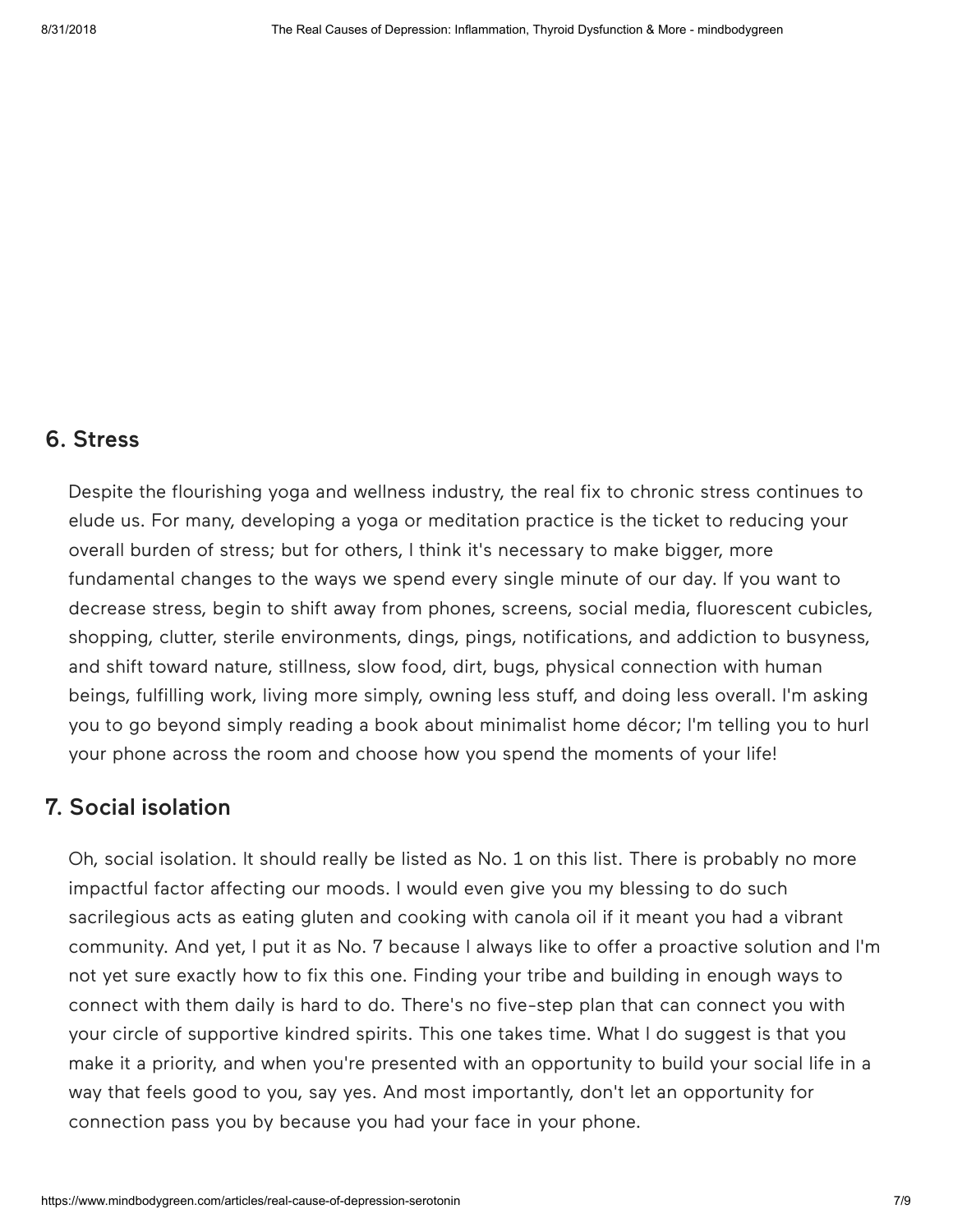#### 8. Trauma

Trauma is often at the heart of depression. If you've experienced trauma, or if you've lived through chronic micro-traumas—or anything in between—please pour the time, money (if you can), and radical self-love into giving yourself the opportunity to process and unburden yourself as much as possible. Great treatments for trauma include [EMDR,](http://www.emdr.com/what-is-emdr/) [acupuncture,](https://www.ncbi.nlm.nih.gov/pmc/articles/PMC3580897/) [emotional freedom techniques](https://www.thetappingsolution.com/what-is-eft-tapping/)[, art therapy, and all forms of energy work, such as craniosacral](https://www.mindbodygreen.com/articles/i-tried-craniosacral-therapy-here-is-what-happened?mbg_ifs=0&mbg_p=a&mbg_ref=body) therapy and bioenergetic osteopathy.

#### 9. Psychospiritual snafu

You hate your job, you work too much, your friends are self-absorbed, you're energetically misaligned with your city, you're indoors 95 percent of every day... You've got a case of psychospiritual snafu—and that can cause depression. We are not robots that can be put into any environment or any behavior and go on functioning seamlessly. We are fleshy, electric piles of psychospiritual soul juice, and what we do/say/think/feel/experience during the day matters on an incredibly deep level. If we try to force our body into submitting to a life it knows is out of alignment with what we're here to do or be, the body is going to communicate to us a loud and resounding "nope!"

Depression is classic body language for "something's not right, please adjust." Rather than resent our depressive symptoms, or attempt to beat them into submission with drugs or unhealthy coping mechanisms, I often recommend that my patients attempt to listen to the symptoms and hear them as a wise and loving plea from deep within you. If you're trapped in a psychospiritual snafu, I urge you to trust that tiny voice telling you what doesn't feel right, and make bold changes until you're back on track.

While there are certainly genetic factors at play with depression, don't take that as a reason to do nothing and despair about your hereditary chemical imbalance. In my experience, most cases of depression are caused by environmental factors that are eminently changeable. I hope you're able to recognize which ones pertain to you and find a way to chip away at these causes to reclaim your well-being.

*Are your [self-care practices doing more harm than good? This doctor thinks so.](https://www.mindbodygreen.com/articles/the-negative-effects-of-self-care-practices?mbg_ifs=0&mbg_p=a&mbg_ref=body)*



**Learn How To Manage Depression** 

**NEW! A Mind, Body** ipirit Approach

**Get Started** mbgelasses